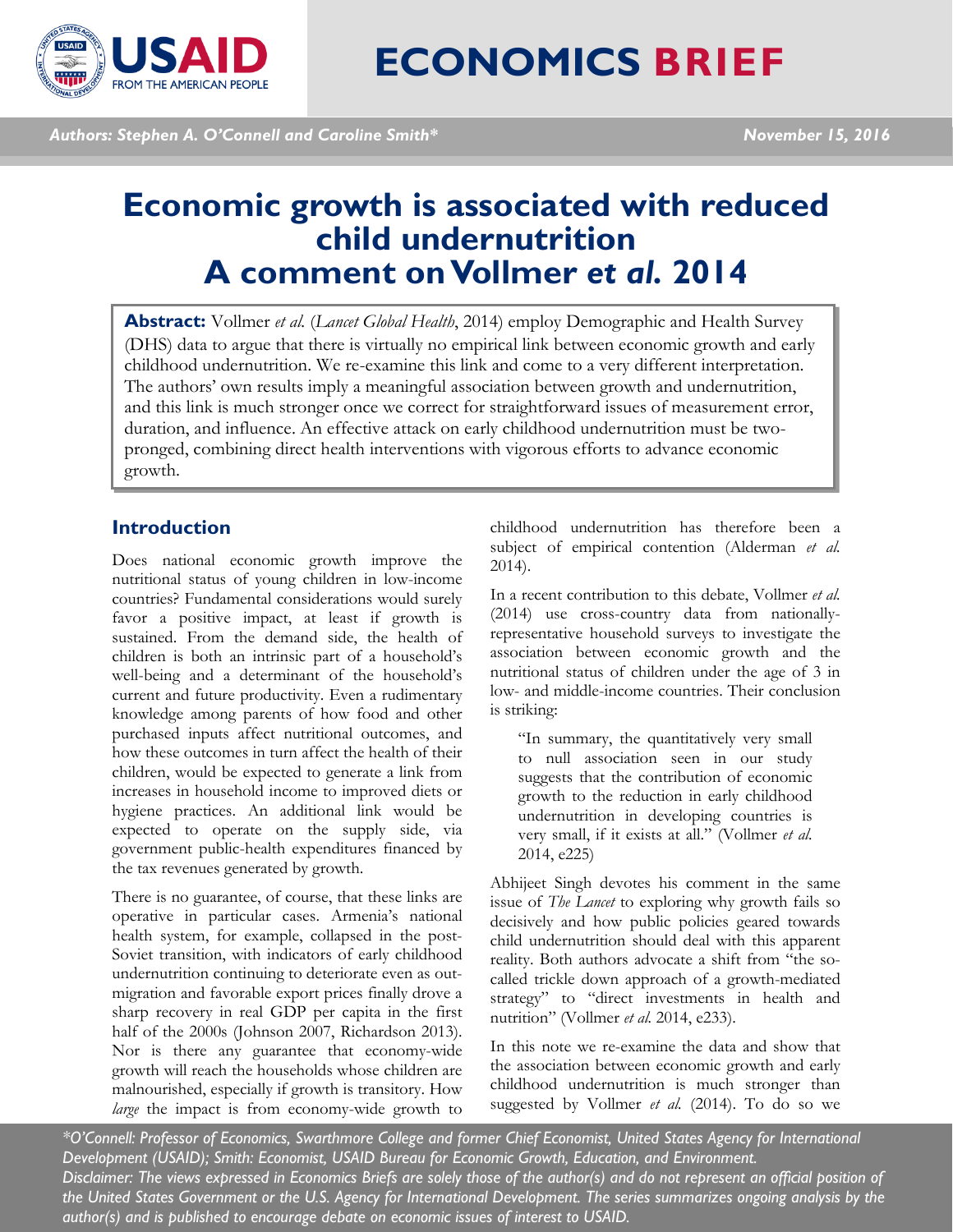address three simple shortcomings in their empirical approach. The first is that the GDP data used in the study are subject to substantial measurement error along precisely the growth dimension that is crucial to their study. In introducing version 8 of the Penn World Tables (PWT8.0), Feenstra *et al.* (2013, 2015) caution against using these data to measure rates of economic growth. Consistent with a measurementerror interpretation, we find that growth coefficients are more than 75 percent higher when using the appropriate national accounts data than when using the PWT8.0 data.

Second, a large proportion of the authors' data comes from surveys that are separated by short periods. Particularly in low- and middle-income countries, short-run changes in GDP are subject to transitory phenomena that include measurement error and cyclical fluctuations. We find that limiting the sample to the longest-available intervals between surveys – an approach that reflects the emphasis of national governments and development partners on growth that is sustained over time – increases estimated growth coefficients further, across all measures of undernutrition.

Third, a very short list of unusual observations plays a powerful role in obscuring the association between growth and childhood undernutrition in the Vollmer *et al.* (2014) study. When we take a conventional approach to identifying such observations, we find that removing them from the sample increases estimated coefficients by nearly 40 percent on average.

To develop these points we focus on the panel of 121 survey-level observations that form the core of the Vollmer *et al.* (2014) study. We do most of the analysis without fixed time effects, and find that when these effects are included they play a key role in reducing the size and statistical significance of the relationship between growth and undernutrition. This is consistent with the presence of unobserved heterogeneity, but also with the distorting impact of measurement error given the very limited temporal sample. The implications for inference are unclear, as we discuss. Very importantly, we find that the robust association between growth and undernutrition re-emerges when we use standard criteria to remove unduly influential outliers.

<span id="page-1-1"></span><span id="page-1-0"></span>Our findings are therefore strongly at odds with the conclusions of Vollmer *et al.* (2014). We are also uncomfortable with the underlying thought experiment. As emphasized by Alderman *et al.* (2014), Vollmer *et al.* report the impacts of a 5 percent increase in real GDP per capita. But a single year of 5 percent growth is not what is at stake in debates about economic growth. Sustained growth is what matters, and such growth is transformational, if only via the force of compounding. Over the course of the 2030 Agenda, for example, increasing real GDP per capita by half will require annual growth of only 2.74 percent. Our own results imply that for a country starting with a 50 percent prevalence of stunting, a 15-year episode of growth at this rate would reduce the expected prevalence of stunting by between 6 and 10 percentage points of the relevant age group (using the range of coefficient estimates from Tables 1-3). Growth at 5 percent per year would more than double real GDP per capita over the period and reduce the expected prevalence of stunting by as much as 20 percentage points.[1](#page-1-0)

Taken together, these observations favor a far more balanced position than the one embraced by Vollmer *et al*. (2014). References to trickle-down development strategies seem to us particularly misleading. There is little evidence that such strategies have animated Western donor institutions or their private-sector counterparts for any significant part of the past two decades. Growth was not among the Millennium Development Goals, while hunger and health played central roles. More importantly, while economic growth remains an objective of national development plans worldwide and a strategic pillar for some donor institutions, the language of these commitments explicitly repudiates trickle-down. Governments and development partners embrace growth that is sustained, broadbased, and inclusive. This concept of growth has been incorporated into the 2030 Agenda – where, on our interpretation of the evidence, it will make a critically important contribution, alongside direct interventions, to accelerating progress towards early childhood undernutrition goals.[2](#page-1-1)

l

<sup>&</sup>lt;sup>1</sup>See the Appendix and Table 7 in the text.

<sup>&</sup>lt;sup>2</sup>While the research in this paper was undertaken while both authors were at USAID, the views expressed here are strictly our own (see disclaimer). For an overview of USAID's multi-sectoral nutrition strategy – which draws on the evidence base laid out in Bhutta *et al.* (2013) and Ruel *et al.* (2013), and employs a wide range of instruments including direct health and nutrition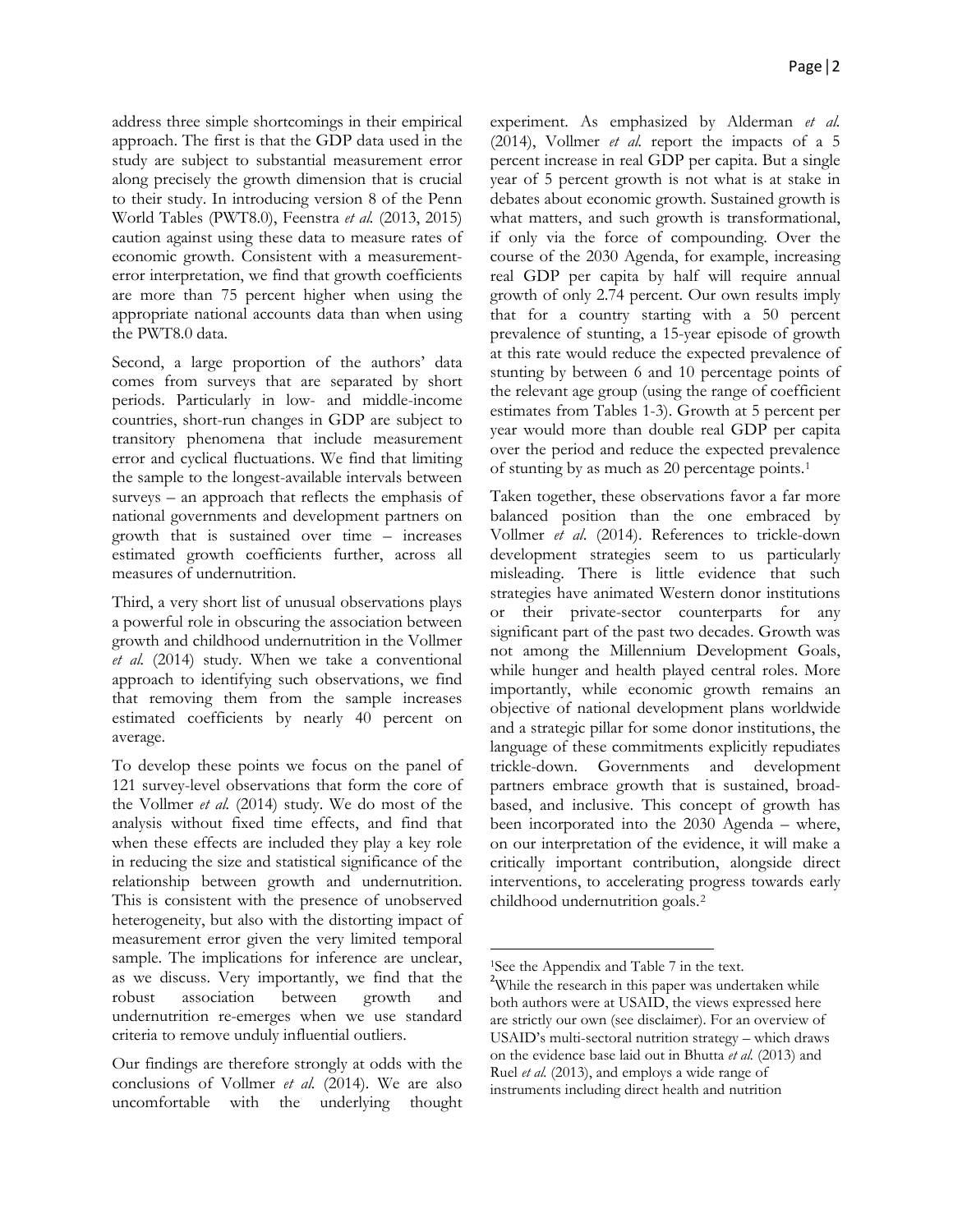## **The empirical model**

Vollmer *et al.* (2014) model the probability that a young child with given characteristics will be classified as undernourished according to standard age-specific anthropometric thresholds. The sample includes nearly half a million child-level observations drawn from Demographic and Health Surveys (DHS) conducted between 1990 and 2011. But there are only 121 observations on the main explanatory variable of interest, real GDP per capita, because each child in the sample is assigned the national real GDP per capita for the country and year of the survey from which their observation was drawn. The sample includes 36 low-and middle-income countries with at least two DHS surveys between 1990 and 2011. Each country contributes an average of 3.4 surveys to the sample, yielding an average of 5.5 national observations on real GDP per capita per year (Figure 1).

Since we lack the detailed survey data, we will conduct our own analysis at the aggregate level, working with country-level averages for the nutritional outcomes of interest (these are available in the online data appendix to Vollmer *et al.* 2014), rather than with child-level observations. It bears emphasis that despite the compression of information on nutritional outcomes that is implied by going from individual-level to aggregate data, the economic growth information we bring to bear on identifying the nutrition impacts has precisely the same domain – varying only across surveys and not across children – as that of the authors.

Using  $p_{it}$  to denote the overall prevalence of stunting, wasting, or underweight in country *i* and survey year *t*, therefore, we will estimate logistic regression models of the form

$$
\ln \frac{p_{it}}{1 - p_{it}} = \gamma \ln y_{it} + \mu_i + \delta_t + \varepsilon_{it},
$$

<span id="page-2-0"></span>where  $y_{it}$  is country-wide real GDP per capita and  $\mu_i$  and  $\delta_t$  are unobserved country and survey-year constants. For reasons explained below, we augment the country-level dataset by bringing in real GDP per capita at constant local currency from the World Bank's *World Development Indicators*.

<span id="page-2-1"></span>l

The dependent variable in these regressions is the log of the odds of being stunted, wasted, or underweight.[3](#page-2-0) Along with the log of real GDP per capita, Vollmer *et al.* (2014) include a variety of additional covariates drawn from the survey data, including the child's birth order, urban location, mother's education, and others. Lacking the survey data, we omit these and focus on the bivariate relationship between GDP per capita and childhood undernutrition. We estimate by ordinary least squares (OLS) and report significance tests using standard errors clustered at the country level.[4](#page-2-1) Our interest is in  $\gamma$ , the coefficient on the log of real GDP per capita.

Crucially, we follow Vollmer *et al.* (2014) in including a full set of country dummy variables. These allow us to control for any time-invariant *country fixed effects*  $(\mu_i)$  that influence the odds but may be correlated with real GDP per capita. Failing to control for this type of unobserved heterogeneity would bias the estimate of  $\gamma$ .

Computationally, the inclusion of country fixed effects converts a regression that is specified and estimated in levels into a numerically equivalent regression that is specified in *within-country differences* of the variables, defined as the deviations of each the variables from their within-country in-sample means. This has two important implications. The first is that it is no longer important to measure the levels of real GDP on a comparable basis across countries, because the country-level averages of all variables have been swept out of the data. The sample information is limited to within-country differences in real income per capita over time, and therefore to the effects of cumulative economic growth or decline, rather than the effects of cross-

 $\overline{\phantom{a}}$ 

programming along with interventions to empower women and promote inclusive economic growth in agriculture – see USAID (2014).

<sup>3</sup> Stunting, wasting and underweight correspond to height for age, weight for height, and weight or age more than 2 standard deviations below a reference global median. Height for age is sometimes viewed as an indicator of chronic undernutrition, weight for age acute undernutrition, and weight for height either chronic or acute or both.

<sup>&</sup>lt;sup>4</sup> With the exception of F tests for joint significance of time dummies, the qualitative results in terms of statistical significance do not depend on whether standard errors are clustered at the country level or estimated using Stata 13's 'robust' option. The F tests are uniformly stronger in rejecting the null of no joint impact of time effects when standard errors are clustered at the country level.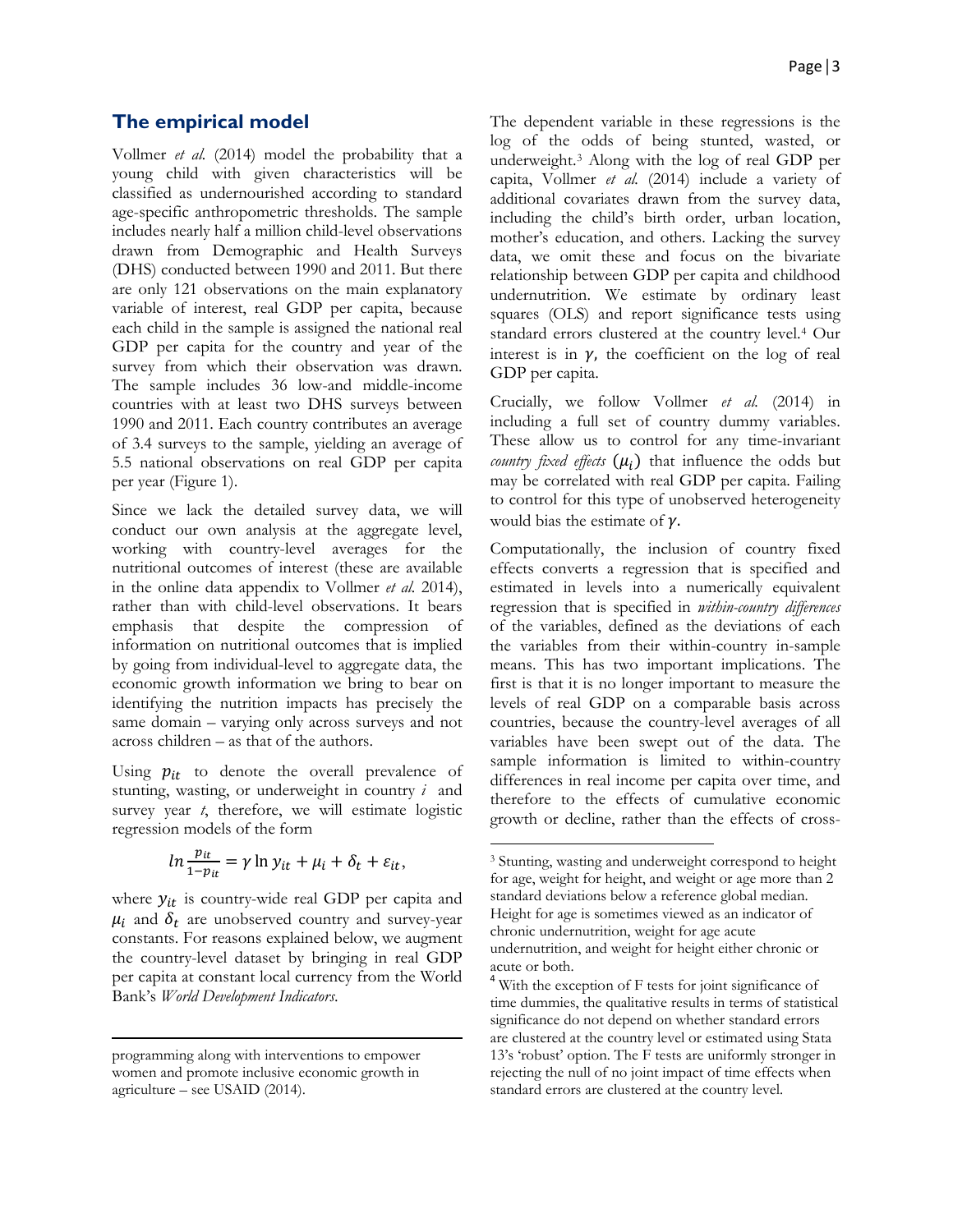country differences in living standards[.5](#page-3-0) This means that the coefficient on real GDP per capita is validly interpreted as a growth effect – and that what matters for getting an accurate estimate of this coefficient is getting growth rates right, not getting average levels right. The difference is important, as we will see.

The second implication is directly related. The inclusion of country fixed effects protects against bias coming from unobserved heterogeneity by throwing away the cross-country or *between-groups* variation in the data. The cost of this loss of information is that any measurement error in the level of real GDP is exacerbated, because it translates into much greater proportional error in growth rates. The impact of this increased measurement error is to bias the fixed-effects estimate of  $\nu$  towards zero (Griliches and Hausman 1986). This effect increases the premium on avoiding measurement errors in growth rates.

We develop our first three points in regressions that exclude time effects. Table 5 then follows Vollmer *et al.* (2014) in also including a full set of yearly dummy variables.

## **Addressing measurement error**

The authors observe in passing that real income per capita in Nigeria grew at the rate of 18.7 percent per year between the DHS surveys conducted 2003 and 2008. This astonishing observation would imply an increase in Nigerian GDP per capita of 136 percent in 5 years.[6](#page-3-1) A glance at the online Appendix reveals even bigger puzzles – for example, Nigeria is recorded as having grown at 30 percent per year between 1999 and 2003, implying that Nigeria's GDP per capita more than tripled in 4 year period. In Bangladesh, real GDP per capita falls between 1996 and 2007 in the authors' data, a period during which the national accounts record cumulative growth of over 50 percent.

These growth puzzles are an artifact of a major methodological change that was built into the new PWT8.0 data and is documented in detail by Feenstra *et al.* (2013, 2015). In the past, each rebenchmarking of the Penn World Tables (at roughly 5-year intervals) has provided a newly-accurate snapshot of relative living standards in the benchmark year, and has then been extrapolated backwards and forwards – thereby replacing the previous PPP-adjusted time series – using the growth rates of real GDP per capita from each country's national accounts. By construction, therefore, in any given year the time-series data on PPP-adjusted real GDP per capita at constant international prices (as downloaded, for example, from the *World Development Indicators*) have displayed the same inter-annual growth rates as the time-series data on real GDP per capita in constant local currency.

As observed by Johnson *et al.* (2013), one result of this procedure is that each re-benchmarking of the Penn World Tables creates the appearance of invalidating the relative living standards implied by earlier benchmarks. In a major departure from previous practice, PWT 8.0 neutralizes this effect by 'stitching together' successive benchmark years. In doing so, however, it produces an interpolated set of cross-country snapshots, rather than a single snapshot augmented with country-specific national accounts growth rates. The authors of the new Penn World Tables are very clear about what this new approach implies for researchers:

"The new method of estimating PPPs has arguably led to a measure of real GDP that is more reliable than before since older benchmark information is no longer discarded. This has substantially changed PWT data, as benchmark and interpolated observations now cover one-third of all observations in PWT. As a consequence, though, [PPP-adjusted] real GDP has become less suitable to measure changes over time in a single country. Real GDP has always been less than ideal for this purpose, as it is estimated using information on spending patterns across all countries. Since a country's spending pattern is a result of its own preferences and relative prices, other countries' spending patterns are irrelevant when measuring the economic performance of a single country over time. So if an

<span id="page-3-1"></span><span id="page-3-0"></span><sup>&</sup>lt;sup>5</sup> The growth interpretation is further underscored by the fact that if intra-survey intervals were constant across countries and periods, these regressions would be (virtually) numerically equivalent to regressions specified in intra-survey time differences of the variables. <sup>6</sup> The authors compound this puzzle by referring to the Nigerian case in their response to Alderman *et al.* (2014). See Vollmer et al. (2014b).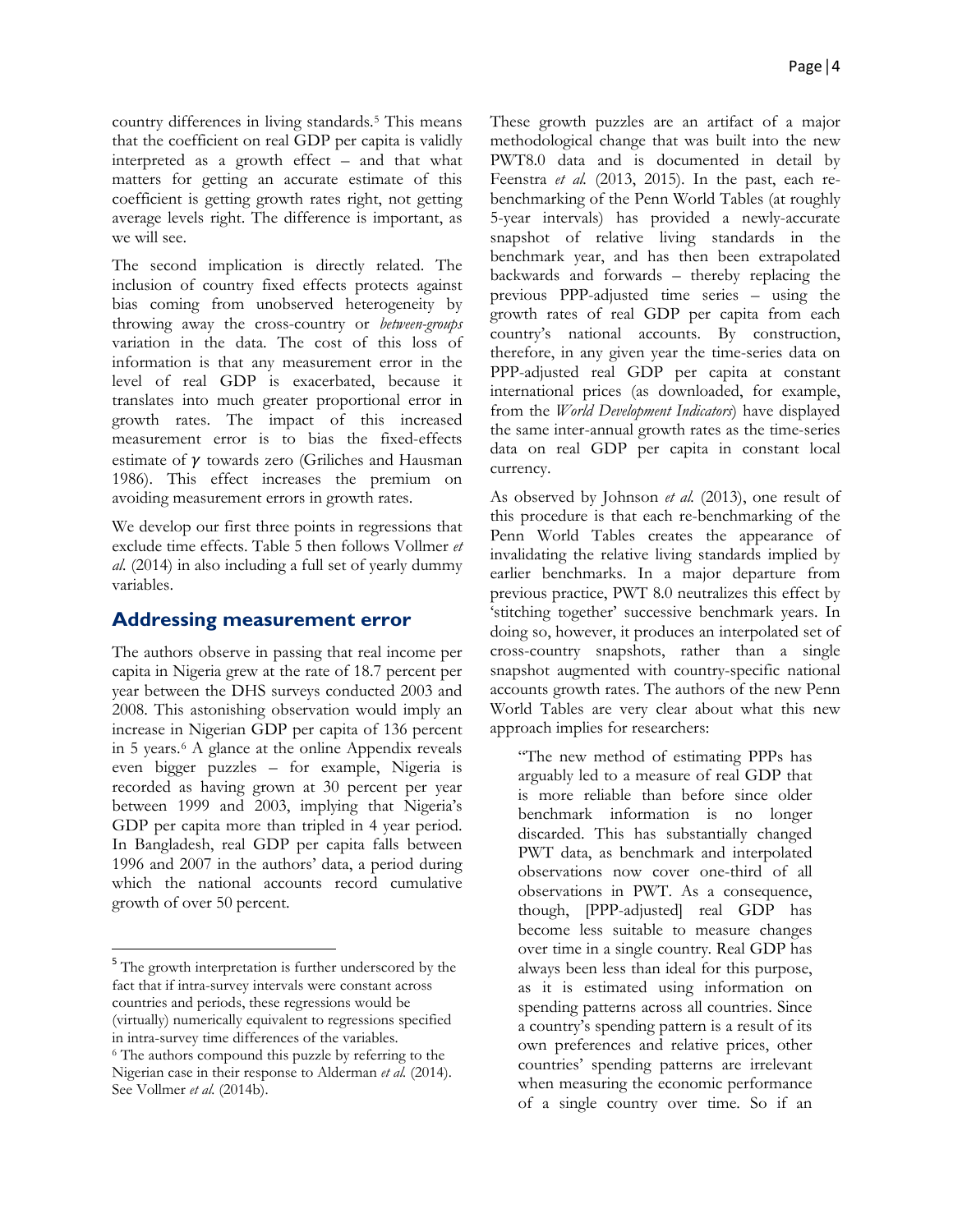analysis aims to explain cross-country differences in GDP *growth rates*, we would strongly recommend using data on the growth of GDP at constant national prices, based directly on a country's National Accounts." (Feenstra *et al.* 2015, pp. 23-24; italics in original)

The distinction between growth rates as a dependent variable (as in the quotation) and growth rates as an explanatory variable (as in Vollmer *et al.* 2014) is immaterial: when growth rates of real GDP per capita are the object of study, the PWT 8.0 data are inappropriate.[7](#page-4-0)

As suggested by the Nigerian data, the differences between the PWT8.0 growth rates and the national accounts growth rates are large. For the country/year observations in the Vollmer *et al.* (2014) sample, the correlation between the intrasurvey growth rates generated by the two series is only 0.52. This is far below the already-low global correlation of 0.71 between inter-annual growth rates in the two series (Feenstra *et al.* 2013a): the difference is probably a reflection of the poorer fit of the international reference basket to the economic structures of low- and middle-income countries, as well as the lower quality of the GDP data in these countries (Feenstra *et al.* 2013b). As indicated in Figure 2, a regression of the constantlocal-currency growth rates on the PWT8.0 growth rates yields a coefficient that is not significantly different from 1. The PWT8.0 data therefore provide an unbiased estimate of constant-localcurrency growth rates, but one that contains a very large measurement error.

The second segment of Table 1 shows the impact of replacing the PWT8.0 growth rates with the national accounts growth rates. The national accounts figures would of course be inappropriate in a pure levels regression, because constant-local-currency data are index numbers that are not comparable across countries. As we have emphasized, however, the

 $\overline{\phantom{a}}$ 

country dummy variables sweep out all betweencountry comparisons from the data. Only the growth information is retained. Columns 4-6 are therefore equivalent to the authors' regressions, only with less measurement error in the variable of interest. All three coefficients rise very substantially – by between 64 and 93 percent, or 79 percent on average – and inference becomes uniformly more precise.

# **Focusing on longer episodes**

The national accounts data are also, of course, subject to measurement errors, particularly among low- and middle-income countries. If these are partly transitory, the estimated impact of economic growth will be biased towards zero to a degree that depends on the weight of short-interval comparisons in the sample. A simple way to assess this effect is to restrict attention to the longest available inter-survey interval for each country. We do this in Table 2, running regressions that retain only the first and last survey in the sample for each country. By comparison with the first panel of Table 1 (the Lancet specification), each of the coefficients more than doubles in size, for an average increase of 125 percent. There is little or no reduction in the statistical precision of the estimates when we focus on the longest spells, despite the much smaller sample size.

While the results in Table 2 are consistent with a measurement-error interpretation, they are also consistent with the possibility that the effects of economic growth on undernutrition are smaller per 'point-year' of growth when growth is transitory than when it is sustained. There are good reasons to suspect that this type of duration dependence may be present in the data, given the impact of cumulative growth or decline on asset buffers and other mechanisms for stabilizing the household's living standards. The statistical impact of transitory measurement error is also duration-dependent, however, so disentangling these two interpretations of duration dependence is a nontrivial task and we do not attempt it here.

We caution that the results in Table 2 do not imply that transitory macroeconomic shocks are of limited concern from the perspective of child nutrition. It is well documented that recessions tend to be more severe and protracted in low- and middle-income countries than in industrial countries (Hausmann *et* 

<span id="page-4-0"></span><sup>7</sup> Feenstra, Inklaar and Timmer are more explicit in their VOX-EU post of 2 September 2013: "These results imply, in our view, that real GDP measures should be used not as a substitute for National Accounts growth figures for a country, but instead as measures of relative income or output across countries."

[<sup>\(</sup>http://www.voxeu.org/article/recasting-international](http://www.voxeu.org/article/recasting-international-income-differences-next-generation-penn-world-table)[income-differences-next-generation-penn-world-table\)](http://www.voxeu.org/article/recasting-international-income-differences-next-generation-penn-world-table)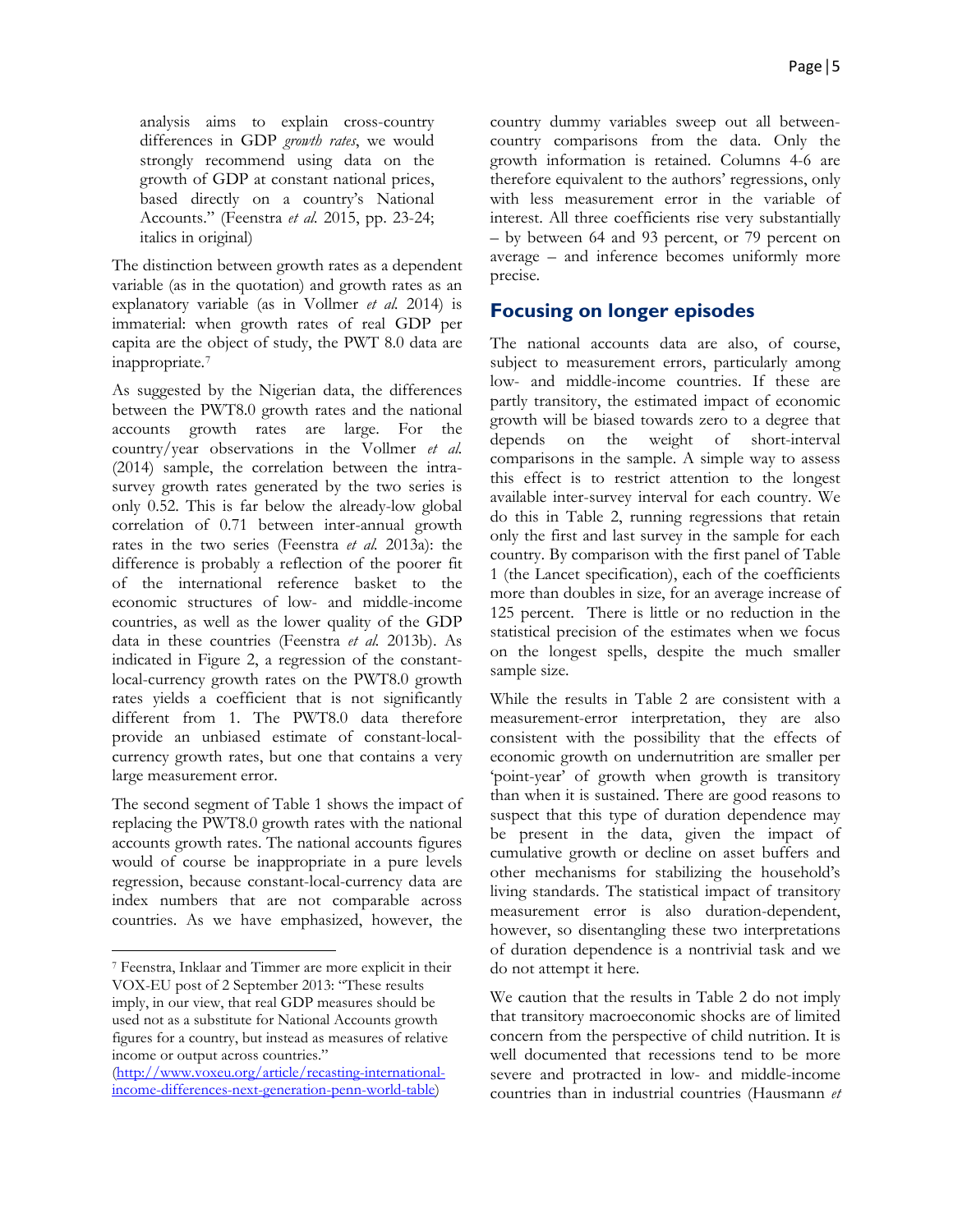*al.* 2008). If large transitory shocks produce medium-term movements in GDP, then – as in the case of measurement error – the information content of medium-term comparisons is likely to be stronger than that of short-term ones in determining the impact of growth on undernutrition.

# **Managing outliers**

Figure 3 shows a scatter plot of the within-groups information – the deviations of the variables from their country means – on the association between underweight and growth. The within-groups variation is the only information being brought to bear in a regression that includes country-level dummy variables; the OLS fit through this scatter plot yields exactly the coefficient reported in the first panel of Table 2. The downward slope captured by the regression is clearly evident in the data, but so is the relatively wide spread of the observations and the resulting imprecision of the estimate.

Visually, several of the observations in the scatter plot stand out as potentially influential outliers: Armenia's 2000 observation is a dramatic case in point. To identify unusually influential observations in a more systematic fashion, we report in the Appendix two measures of the *influence* of individual observations on the estimated OLS coefficient (Cook's distance and DFBETA). For completeness we also report two measures of the *discrepancy* between individual data points and the estimated regression line (Studentized and standardized residuals). We calculate these measures for all three undernutrition variables. We then re-estimate each regression twice: first, excluding the observations that exceed conventional hurdles for the two influence measures for that particular dependent variable; and second, excluding the set of *all* observations that exceed these influence hurdles for at least one of the three dependent variables. Table 3 in the Appendix provides details, and lists the excluded observations.

There is no generally accepted standard for whether observations with unusually high influence should be retained or removed from a regression sample. What is clear from Table 4, however, is that a small number of unusual observations are playing an extremely powerful role in reducing the estimated impact of growth on child undernutrition. Eliminating these observations generates a major increase in coefficient sizes – more than a *tripling* on

average (320 percent), by comparison with their results – along with a large gain in statistical precision. The wasting coefficient is now statistically significant along with the others, for the first time in these results.

# **Time effects matter**

Table 5 augments the specification in the first panel of Table 2 to include a full set of yearly time dummies. The rationale for including time dummies is to eliminate spurious correlations that may be generated by unobserved temporal heterogeneity – i.e., by variables that are constant across countries but that vary (are heterogeneous) over time. The difficulty this creates is that as long as these variables are unobserved, there no way to eliminate their influence without throwing away a key part of the temporal variation in the data. The sample information on growth is already restricted to 121 observations on intra-survey growth rates, so this is potentially very costly in terms of detecting the statistical relationship of interest. Fixed-effects regressions are subject to substantial attenuation of coefficients in the presence of measurement error, because the elimination of between-groups variation reduces the ratio of signal to noise in the data (Griliches and Hausman 1986). Figure 4 shows how sharply the variation in the data falls as withingroups and then within-periods variation is eliminated.

Not all unobserved temporal heterogeneity, of course, is damaging. To generate bias, an unobserved variable must matter directly for country-level undernutrition, meaning that its effect must not be solely mediated through growth; and it must be correlated with country-level growth. One example might be an international child-health campaign lasting several years that was large enough to influence undernutrition and was positively correlated (even by happenstance, given the short sample) with global economic growth. Another might be global technological advances that simultaneously reduced undernutrition and generated global economic growth.

With time effects omitted, global variables like health campaigns and technological advances would implicitly be in the residual, where a positive correlation with country-level growth would produce an over-estimate of the growth coefficient. The danger, of course, is that in throwing out *all*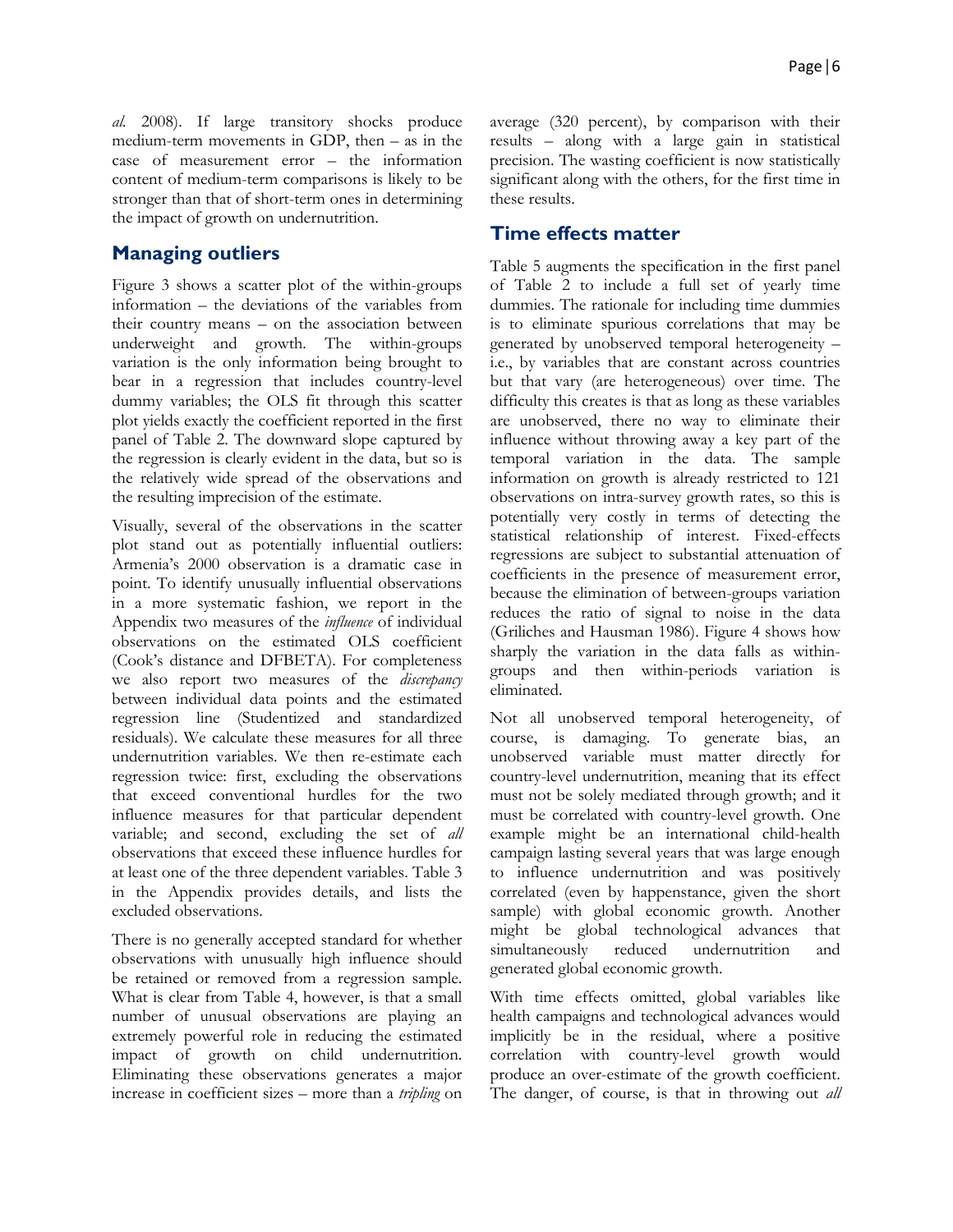such variation, we are also eliminating information that may be crucial for identifying the impact of growth in small samples. For example, the global business cycle has a strong impact on growth in lowand middle-income countries, but probably has very little direct effect on childhood undernutrition. This component of sample-wide growth would not be not needed if the sample were long, but it may be crucial to identifying the impact of country-level growth when there are only a few temporal observations per country.

In Table 5, the inclusion of time effects reduces estimated effect sizes and weakens the statistical significance of the coefficients. The stunting result remains robust, both in terms of size and in statistical significance when using the national accounts data. But the wasting and underweight coefficients shrink dramatically in size and the latter is now statistically insignificant (the wasting coefficient was already statistically insignificant in column 5 of Table 1).

The inclusion of unobserved time effects therefore appears to be crucial to the weak statistical results in the Vollmer *et al.* (2014) study. As indicated in Table 6, however, this effect is remarkably sensitive to the influence of outlier observations. As before, we do not choose the outliers that are excluded in Table 6 selectively: we identify them using a standard and automatic screen based on undue influence (see Table 4). When these observations are omitted, the estimated coefficients are easily as large as they were when time effects were excluded. The coefficients are also strongly statistically significant – a result that holds for all three measures of child undernutrition. Figure 5 provides a clear visual illustration of the impact of a few unduly influential observations.

# **Conclusions**

Vollmer *et al.* (2014) present their paper as evidence that growth is irrelevant for reducing childhood undernutrition. They conclude that progress will require a nearly-exclusive focus on public health programs that directly target childhood undernutrition. We do not think the evidence bears this interpretation. We readily concede that the relationship between national income and measures of health and morbidity is not automatic (Ruel *et al.* 2013); and there is certainly no basis in the global evidence to argue that advances in health and nutrition in a given country are fully dependent on

whether economic growth occurs in that country (Deaton 2013). But it is not true that economic growth has virtually no association with early childhood undernutrition among low- and middleincome countries. We find the opposite. There is an appreciable association even within the authors' own sample, when we use an appropriate measure of real GDP. The results are stronger yet when we eliminate short-term variation and focus on sustained growth or decline. Finally, a few unusual observations play an extremely important role in reducing estimated coefficients; with these observations excluded, the relationship is strong and statistically significant.

Table 7 reassesses the "quantitatively very small to null association" reported in the Lancet study against the evidence reported in this note. What emerges clearly here is that the conclusions of Vollmer *et al.* (2014) reflect a combination of downward bias in the estimated coefficients and limited scope in the underlying thought experiment. With a coefficient of -0.2 and a mere 5 percentage points of added GDP, the reduction in undernutrition is indeed small. But larger coefficients generate proportional increases in the associated decline in undernutrition, and of course a great deal depends on the duration of growth differences. Using our own coefficient estimates and starting at an incidence rate of 50 percent, five percent real income growth per capita over the remainder of the 2030 Agenda – which would more than double real GDP per capita over the course of 15 years – would be associated with a reduction in undernutrition equivalent to between 10 and 20 percent of the population of children in low- and lower-middle-income countries. Even 1 percent growth, over that period, would be associated with three times the cumulative decline in undernutrition that a single year of 5 percent growth would accomplish.

Time effects weaken these relationships in the full sample, a finding that points to some combination of measurement error and unobserved heterogeneity. In the case of stunting, however, they do not eliminate it; and, as we have argued, the inclusion of time effects throws away variation that may be crucial to identifying the empirical relationship in small samples. There is a well-known tradeoff here between the downward bias of fixed effects under measurement error, and the upward bias from unobserved time-based heterogeneity. In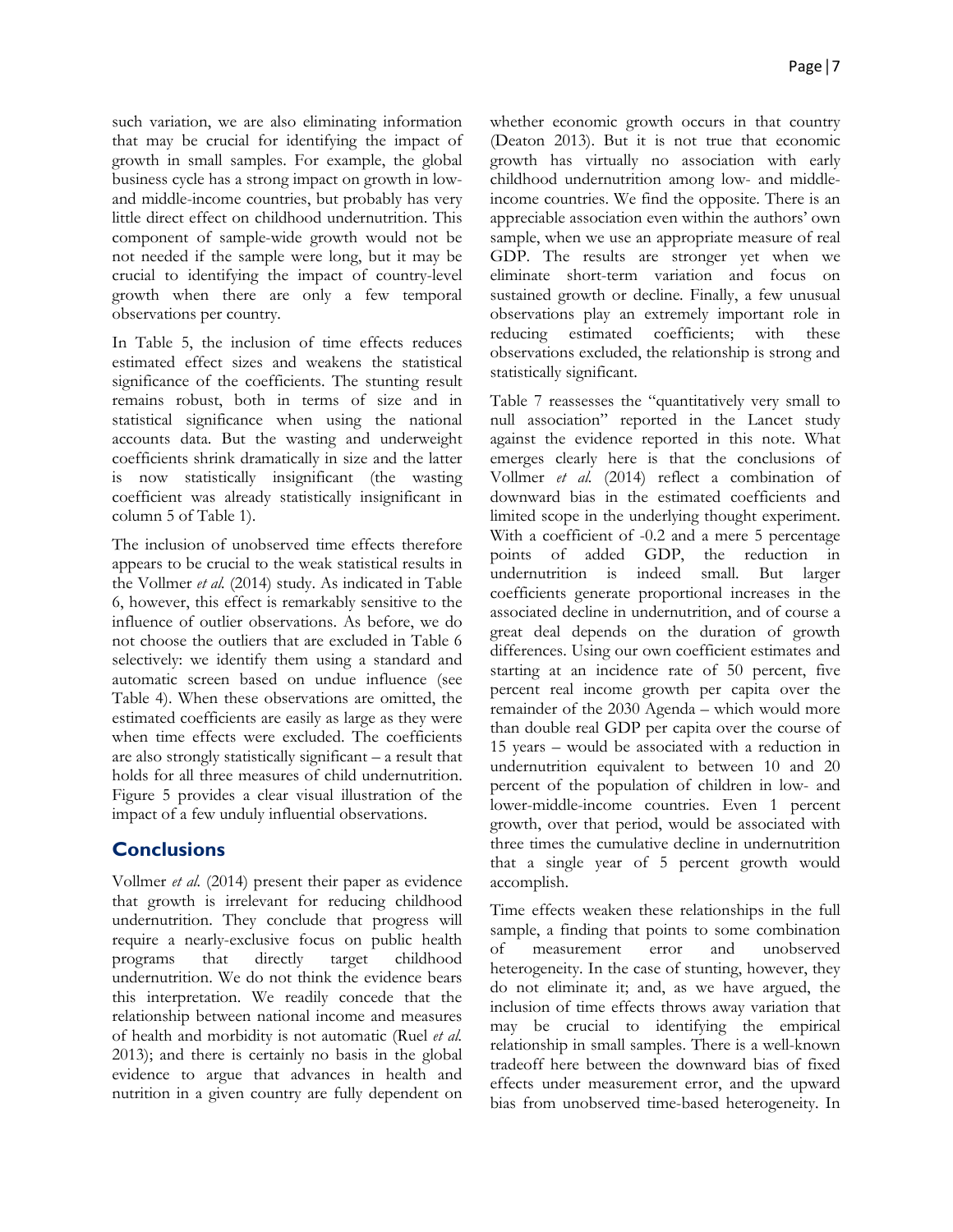our view, when the temporal dimension of the panel is as limited as it is in the present study, some weight should be given to results that exclude the time effects. More importantly in the present context, we find that there is a powerful interaction between the time effects and the influence of a few egregious outliers. Eliminating these outliers delivers a robust association between early childhood undernutrition and economic growth even when the time effects are included.

#### **Acknowledgments**

Stephen O'Connell is Gil and Frank Mustin Professor of Economics at Swarthmore College, and was Chief Economist of USAID when this research was initiated. Caroline Smith is an Economist in the Economic Policy Office of USAID. The authors are grateful to Robert Wuertz and Betsy Jordan-Bell for helpful discussions and to Colin Huerter for expert research assistance. Comments are welcome.<br>soconnel@swarthmore.edu carsmith@usaid.gov

soconne $1$ @swarthmore.edu

#### **Appendix: Data and Methods**

Logistic regressions model the probability that a dichotomous dependent variable that takes on values of either 0 or 1 is equal to 1, conditional on a set of explanatory variables. For example, the dependent variable may be an indicator for whether the  $i^{\text{th}}$  child in country *j* and survey year *t* is stunted  $(y_{ijt} = 1)$  or not  $(y_{ijt} = 0)$ . The expected value of  $y_{ijt}$  conditional on the vector  $x_{ijt}$ , which is equal to the conditional probability that  $y_{i,t} = 1$ , is modeled as the logistic function  $\mathcal{L}^{\mathcal{L}}$ 

$$
E[y_{ijt}|x_{ijt}] = p_{ijt} = \frac{\exp(x_{ijt}\beta)}{1 + \exp(x'_{ijt}\beta)},
$$

where  $p_{ijt} = Prob[y_{ijt} = 1 | x_{ijt}]$ . Alternatively, logistic regressions model the odds that  $y_{ijt} = 1$  as a log-linear function of the  $x$  vector. The above equation implies

$$
odds_{ijt} \equiv \frac{p_{ijt}}{1-p_{ijt}} = \exp(x_{ijt}^{\prime}\boldsymbol{\beta}).
$$

<span id="page-7-0"></span>When applied to micro data, the parameter vector  $\beta$ can be estimated by maximum-likelihood methods. If the dependent variables are already measured as aggregate frequencies, however – for example, as survey-wide rates of stunting for individual countries and years – then the odds can be calculated for each country and year in the data, and the coefficients can be recovered from the OLS regression

$$
\ln(\text{odds}_{jt}) = x_{jt}^{'} \beta.
$$

Vollmer *et al.* (2014) use survey-level micro data on individuals and therefor estimate their models by maximum likelihood. We use country-level survey means for the same countries and years, and apply OLS. In either case, the estimated coefficients from this regression give the (approximate) percentage change in the odds ratio from a one-unit change in the *k*th explanatory variable.

In their simplest ("unadjusted") specification, Vollmer *et al.* (2014) allow for country and time dummy variables  $(C(j)$  and  $T(t)$ , respectively) and for a single time-varying country-level variable, the log of real GDP per capita.[8](#page-7-0) The set of explanatory variables is therefore

$$
x_{jt}^{'} \beta = \mu + \sum_{j=1}^{N-1} \mu_j \cdot C(j)_{jt} + \sum_{t=1}^{T-1} \delta_t \cdot T(t)_{jt} + \gamma \ln y_{jt},
$$

where we have omitted one country and one time period from the list of dummy variables in order to avoid perfect collinearity with the constant.

The coefficient  $\gamma$  is the elasticity of the odds ratio with respect to real GDP per capita. To translate this into the impact of real GDP on the probability  $p_{it}$  we can use

$$
dp_{jt}/d \ln y_{jt} = \frac{dp_{jt}}{d \ln odd s_{jt}} \cdot \frac{d \ln odd s_{jt}}{d \ln y_{jt}}
$$
  
= 
$$
\frac{dp_{jt}}{d \ln odd s_{jt}} \cdot \gamma
$$
  
= 
$$
[p_{jt}(1 - p_{jt})] \cdot \gamma.
$$

The impact therefore depends on the value of  $p_{it}$ and is largest when  $p_{it} = 1/2$ .

Vollmer *et al.* (2014) estimate their model using a Stata 13 command that reports the estimated *odds ratios* for  $\ln y_{it}$  rather than the estimated coefficient. In the general case of  $M \geq 1$  explanatory variables including the constant term, the odds ratio for the kth variable is defined as the ratio of the odds when  $x_k = x_{k0} + 1$  to the odds when  $x_k = x_{k0}$ :

l

<sup>8</sup> The 'adjusted' results include additional micro-level explanatory variables, like whether the child is in an urban location.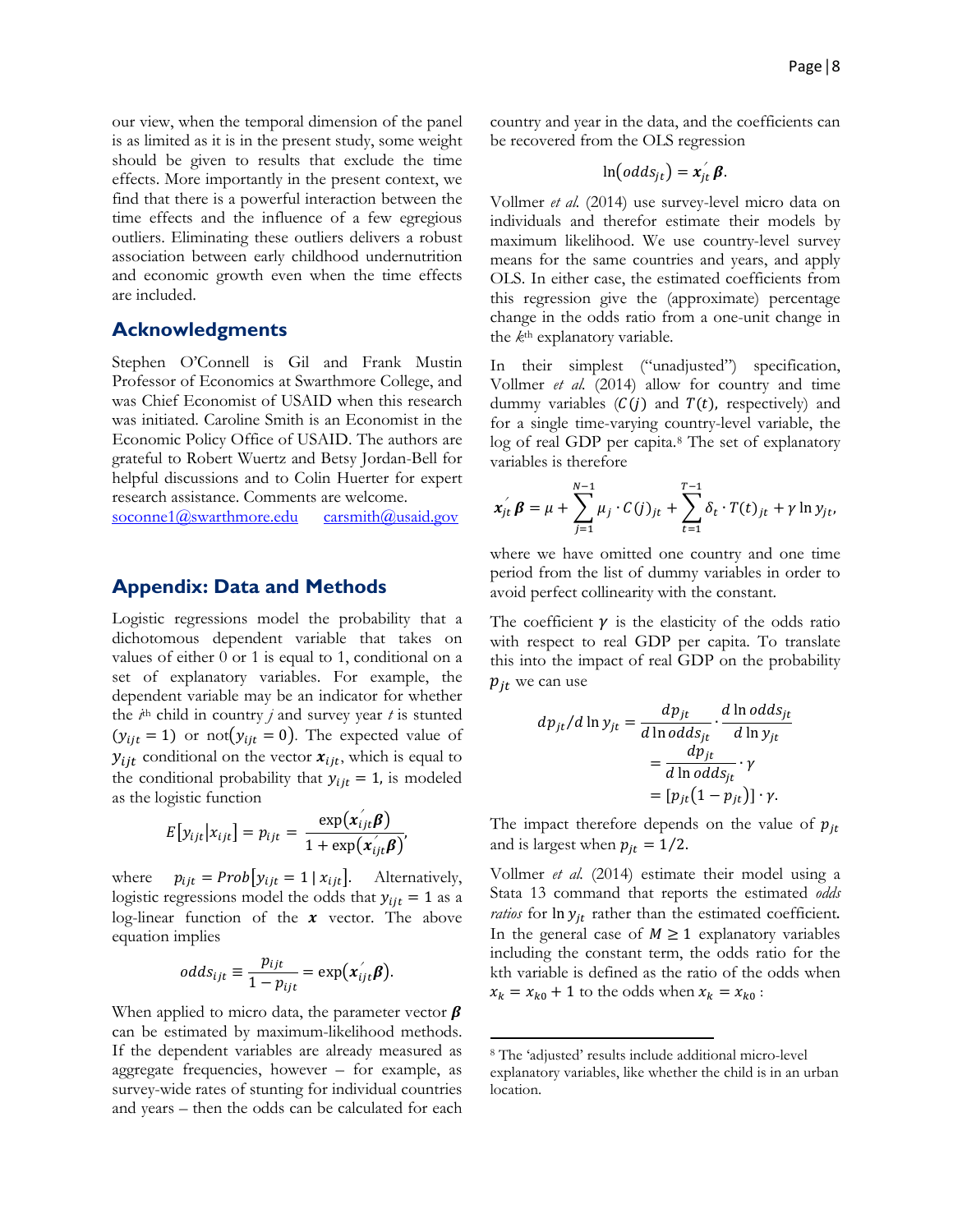$$
or_{ijt} (1 \text{ extra unit of } x_k) =
$$

$$
\frac{\left[\prod_{m \neq k} \exp(b_m x(m)_{ijt})\right] \cdot \exp(b_k \cdot [x_{k0} + 1])}{\left[\prod_{m \neq k} \exp(b_m x(m)_{ijt})\right] \cdot \exp(b_k \cdot x_{k0})}
$$

$$
= \exp(b_k).
$$

This has standard error  $exp(b_k) \cdot s_k$ , where  $s_k$  is the estimated standard error of  $b_k$ .

This calculation can be generalized to give the odds ratio for any given change in an explanatory variable. For example, Vollmer *et al.* (2014) report the odds ratios for a 5 percent increase in real GDP per capita. After cancelling out the other explanatory variables (as in the above expression), this is given by

$$
or_{ijt}(5\% \text{ increase}) = \frac{\exp(\gamma \cdot \ln(1.05y_{ijt}))}{\exp(\gamma \cdot \ln(y_{ijt}))} = \frac{\exp(\gamma \ln(y_{ijt}) + \gamma \ln(1.05y_{ijt}/y_{ijt}))}{\exp(\gamma \ln(y_{ijt}))} = \exp[\gamma \ln(1.05)].
$$

This gives us two equivalent expressions for the odds ratio associated with a 5 percent increase in income:

$$
or_{ijt}
$$
(5% increase) =  $[\exp(\gamma)]^{\ln(1.05)} = 1.05^{\gamma}$ .

For any specified growth factor  $G$ , these odds ratios take the form

$$
or_{ijt}(G-1\text{ percent increase})=[\exp(\gamma)]^{\ln(G)}=G^{\gamma}.
$$

These quantities are independent of the starting level of income. They also compound over time: if 5 percent annual growth is maintained for  $T$  years, then the corresponding growth factor is  $1.05<sup>T</sup>$  and the odds ratio is  $1.05^{T}$ . The exponent to apply to the growth factor is the coefficient  $\gamma$  multiplied by the number of years of growth.

<span id="page-8-0"></span>To calculate the standard error of the odds ratio, there are a variety of approaches to getting the standard error of a nonlinear function. One practical approach is to 'trick' Stata into delivering the standard error directly, by running the model with the log of GDP per capita replaced by 20  $\cdot$  ln  $y_{ijt}$ . A one-unit increase in this new variable is exactly equal to a 5 percent increase in real GDP per capita. Alternatively, in the simple case of aggregate data, where we are just doing a linear regression of the log of the odds, the estimated coefficient on the log of real GDP per capita would simply have to be divided by 20, and similarly for its estimated standard error (leaving the t-statistic and inference unchanged).

### **Identifying unusual observations**

Stata includes a number of post-estimation commands to help identify potentially troublesome observations. Standardized and Studentized residuals are methods of adjusting residuals for their standard errors. These measures are indicators of *discrepancy*: they seek to characterize the degree to which a particular observation is in line with the other observations. For further discussion of standardized and Studentized residuals, see Chatterjee and Hadi (1988).[9](#page-8-0) In identifying unusual observations, we employ a cutoffs of 3 for the standardized and Studentized residuals.

Cook's distance and DFBETA, on the other hand, are measures of *influence*. Influence takes into consideration both *leverage* (a measure of how extreme an observation is in the space of the explanatory variables) and discrepancy. Influence shows the extent to which regression coefficients change when individual observations are dropped from the sample. Full explanations of Cook's distance and DFBETA can be found in Cook (1977) and Belsley, Kuh, and Welch (1980), respectively. We employ influence cutoffs of  $2/\sqrt{n}$  for DFBETA and  $4/n$  for Cook's distance, where *n* is the sample size.

<sup>&</sup>lt;sup>9</sup> While Stata uses the terms standardized and Studentized residuals, Chatterjee and Hadi (1988) use "internally Studentized" and "externally Studentized" residuals to describe these measures, respectively.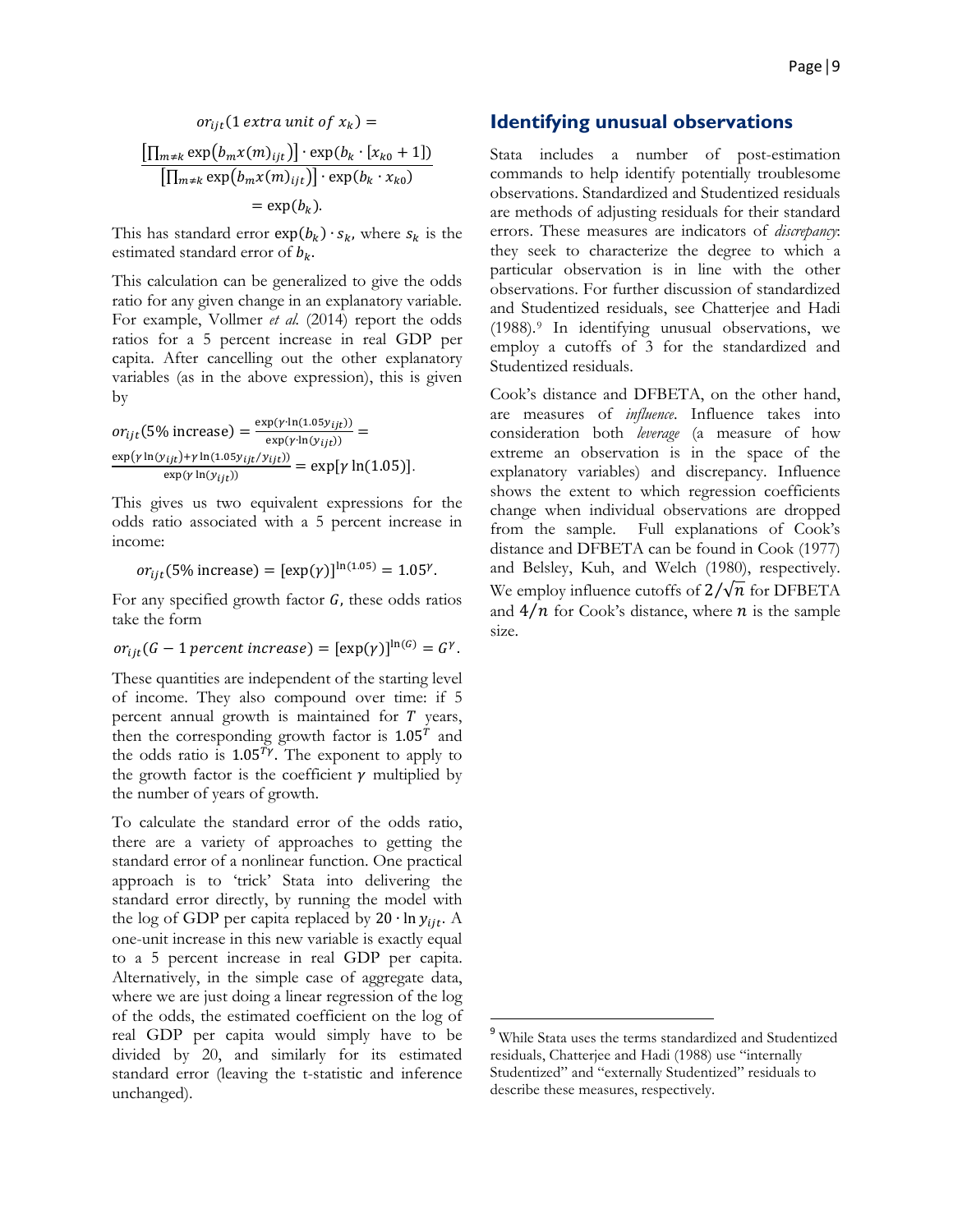# **References**

- Alderman, Harold, Lawrence Haddad, Derek D. Headley and Lisa Smith (2014) ["Association between](http://www.thelancet.com/journals/langlo/article/PIIS2214-109X(14)70266-9/fulltext)  [Economic Growth and Early Childhood Nutrition"](http://www.thelancet.com/journals/langlo/article/PIIS2214-109X(14)70266-9/fulltext) *The Lancet Global Health* 2(9), e500
- Belsley, David A., Edwin Kuh and Roy E. Welch (1980) *Regression Diagnostics: Identifying Influential Data and Sources of Collinearity* (New York: Wiley)
- Bhutta, Zulfiqar A., Jai K. Das, Arjumand Rizvi, Michelle F. Gaffey, Neff Walker, Susan Horton, Patrick Webb, Anna Lartey, Robert E Black, The Lancet Nutrition Interventions Review Group, and the Maternal and Child Nutrition Study Group (2013) "Evidence-Based Interventions for Improvement of [Maternal and Child Nutrition: What Can](http://www.thelancet.com/journals/lancet/article/PIIS0140-6736(13)60996-4/fulltext) Be Done and At What Cost?" *The Lancet* 382(9890), August 3: 452–477
- Chatterjee, Samprit and Ali S. Hadi (1988) *Sensitivity Analysis in Linear Regression* (New York: Wiley)
- Cook, R. Dennis (1977) "Detection of Influential Observations in Linear Regression *Technometrics* 19: 15-18
- Deaton, Angus (2013) *The Great Escape: Health, Wealth, and the Origins of Inequality* (Princeton University Press)
- Feenstra, Robert C., Robert Inklaar and Marcel Timmer (2015) "PWT 8.0 [A User's Guide"](https://irs.princeton.edu/sites/irs/files/event/uploads/PWT%2080%20-%20a%20user%20guide.pdf) University of California, Davis and University of Groningen
- Feenstra, Robert C., Robert Inklaar and Marcel Timmer (2013) ["The Next Generation](http://www.nber.org/papers/w19255) of the Penn World [Table"](http://www.nber.org/papers/w19255) *NBER Working Paper* No. 19255
- Griliches, Zvi and Jerry A. (1986) "Errors in Variables in Panel Data" *Journal of Econometrics* 31: 930-118
- Hausmann, Ricardo, F. Rodriguez and R. Wagner (2008) "Growth Collapses" in Carmen M. Reinhart, Andres Velasco and Carlos Vegh, eds, *Money, Crises and Transition: Essays in Honor of Guillermo* Calvo (Cambridge: MIT Press)
- Johnson, Kiersten (2007) ["Migration, Economy and Policy: Recent Changes in Armenia's Demographic and](http://dhsprogram.com/pubs/pdf/TR3/TR3.pdf)  [Health Indicators: Further Analysis of Demographic and Health](http://dhsprogram.com/pubs/pdf/TR3/TR3.pdf) Surveys Data" Macro International Inc. Calverton, Maryland, USA
- Johnson, Simon, William Larson, Chris Papageorgiou and Arvind Subramanian (2013) "Is Newer Better? Penn World Table Revisions and Their Impact on Growth Estimates," *Journal of Monetary Economics* 60(2): 255-274.
- Richardson, Erica (2013) ["Armenia: Health System Review"](http://www.euro.who.int/__data/assets/pdf_file/0008/234935/HiT-Armenia.pdf) *Health Systems in Transition* 15(4), European Observatory on Health Systems and Policies
- Ruel, Marie T., Harold Alderman, and The Maternal and Child Nutrition Study Group (2013) ["Nutrition-](http://www.thelancet.com/journals/lancet/article/PIIS0140-6736(13)60843-0/fulltext)[Sensitive Interventions and Programmes: How Can They Help to Accelerate Progress in Improving](http://www.thelancet.com/journals/lancet/article/PIIS0140-6736(13)60843-0/fulltext)  [Maternal and Child Nutrition?"](http://www.thelancet.com/journals/lancet/article/PIIS0140-6736(13)60843-0/fulltext) *The Lancet* 382(9891), August 10: 536–551
- Singh, Abhijeet (2014) ["Why are Economic Growth and Reductions in Child Undernutrition so Weakly](http://www.thelancet.com/journals/langlo/article/PIIS2214-109X(14)70200-1/fulltext)  [Correlated—and What Can Public Policy Do?"](http://www.thelancet.com/journals/langlo/article/PIIS2214-109X(14)70200-1/fulltext) *The Lancet Global Health* 2(4), April: e185 - e186
- Vollmer, Sebastian, Kenneth Harttgen, Malavika A. Subramanyam, Jocelyn Finlay, Stephan Klasen, and S. V. Subramanian (2014) "Association Between Economic Growth and Early Childhood Undernutrition: [Evidence from 121 Demographic and Health Surveys from 36 Low-Income and Middle-Income](http://www.thelancet.com/journals/langlo/article/PIIS2214-109X(14)70025-7/fulltext)  [Countries"](http://www.thelancet.com/journals/langlo/article/PIIS2214-109X(14)70025-7/fulltext) *The Lancet Global Health* 2(4), April: e225 - e234
- Vollmer, Sebastian, Kenneth Harttgen, Malavika A. Subramanyam, Jocelyn Finlay, Stephan Klasen, and S. V. Subramanian (2014b) ["Association Between Economic Growth and Child Nutrition –](http://www.thelancet.com/journals/langlo/article/PIIS2214-109X(14)70268-2/fulltext) Authors' Reply" *The Lancet Global Health* 2(9), September: e501-e502
- USAID (2014) *[Multi-Sectoral Nutrition Strategy,](https://www.usaid.gov/sites/default/files/documents/1867/USAID_Nutrition_Strategy_5-09_508.pdf) 2014-2025*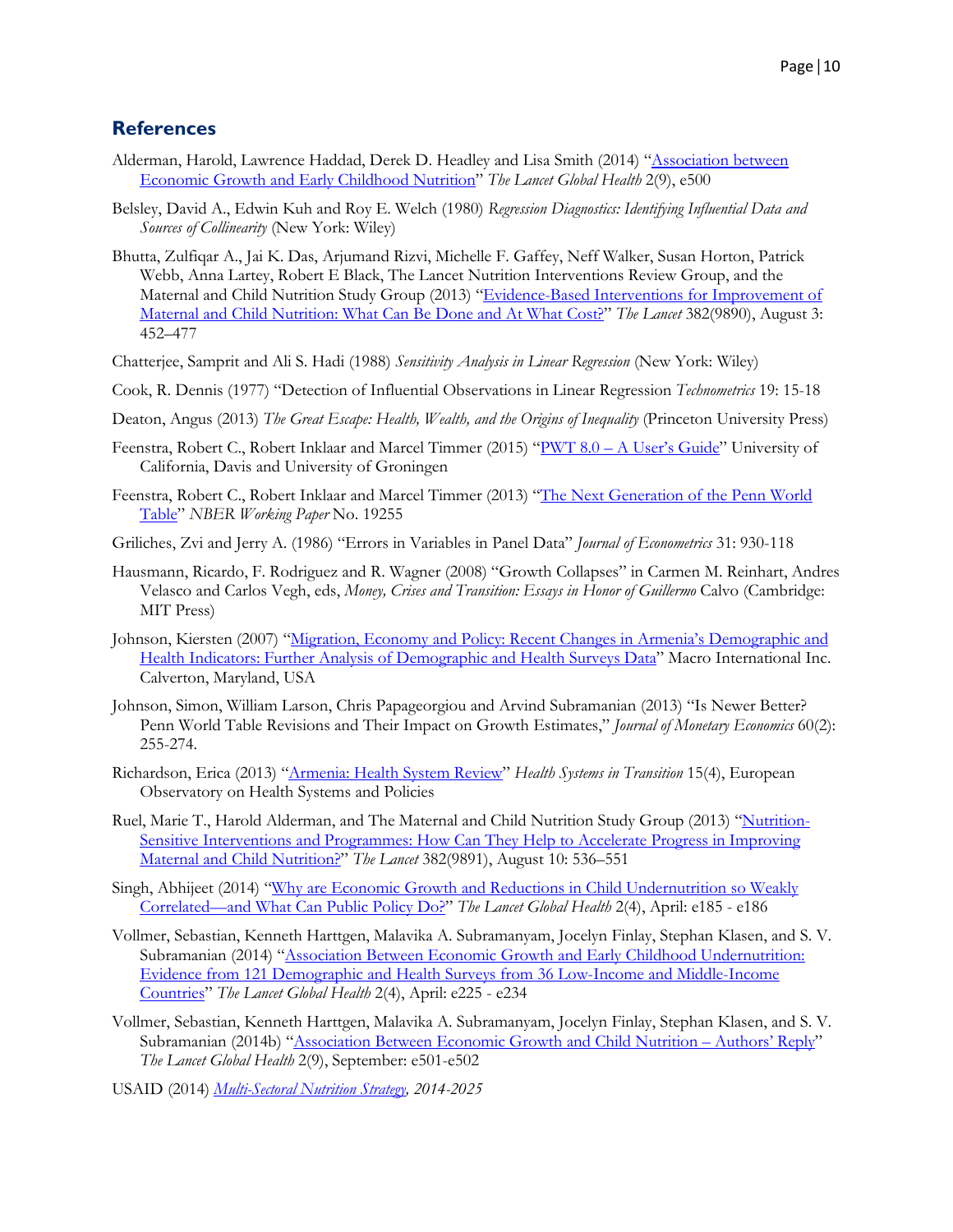# **Tables and Figures**



**Figure 1** *Distribution of national surveys over time and across countries*



**Source:** The country aggregates for each survey are reported in the online appendix to Vollmer *et al.* (2014).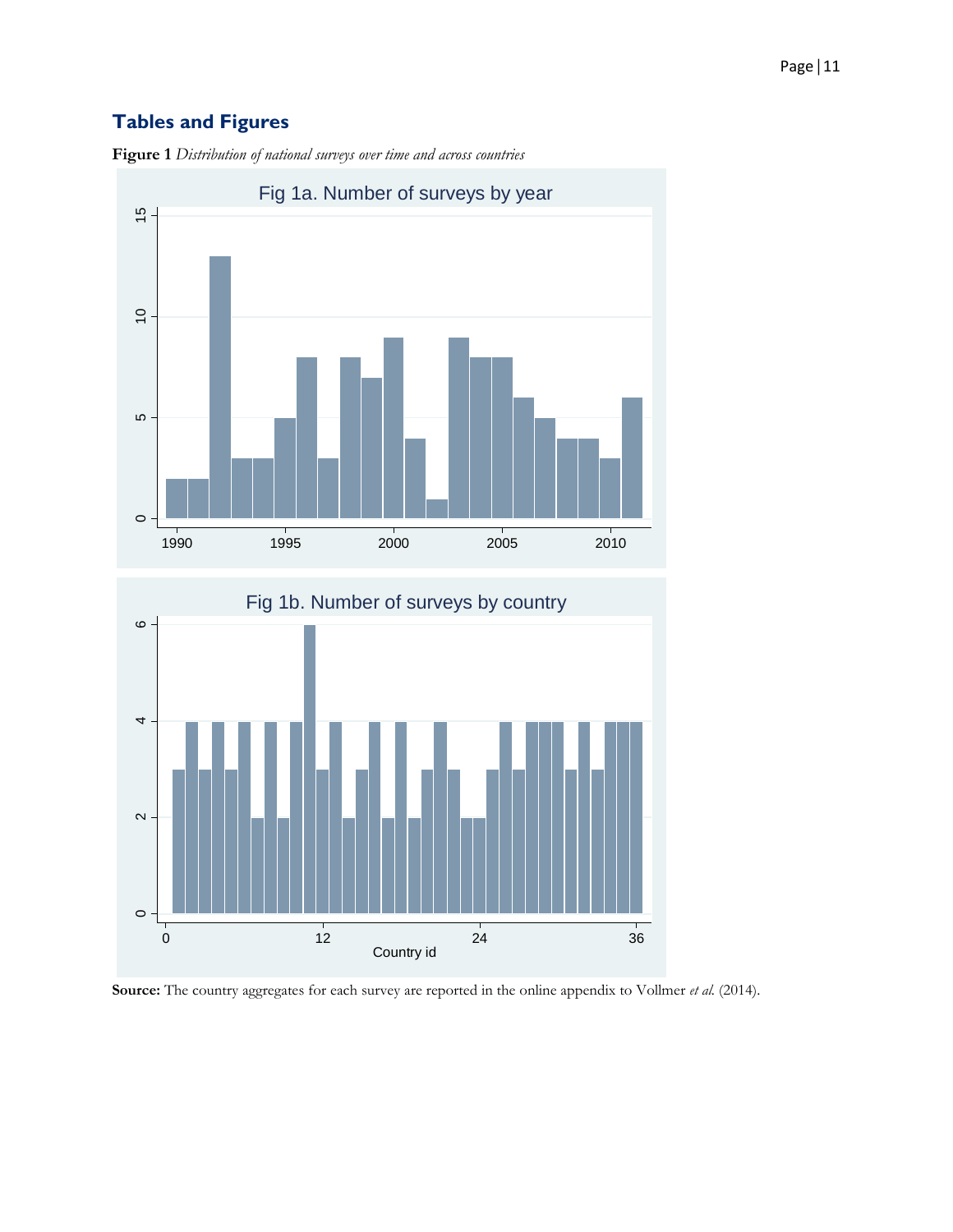**Figure 2** *Classical measurement error in GDP growth*



**SourceS:** PWT8.0 is from version 8 of the Penn World Tables. Constant-local-currency GDP per capita is from the World Bank, *World Development Indicators* online.



**Figure 3** *Within-groups variation in underweight: identifying troubling observations*

**Notes:** Observations revealed to be problematic in the underweight regression are marked with a blue circle. Outliers revealed to be problematic in at least one of the three undernutrition regressions are marked with a red diamond.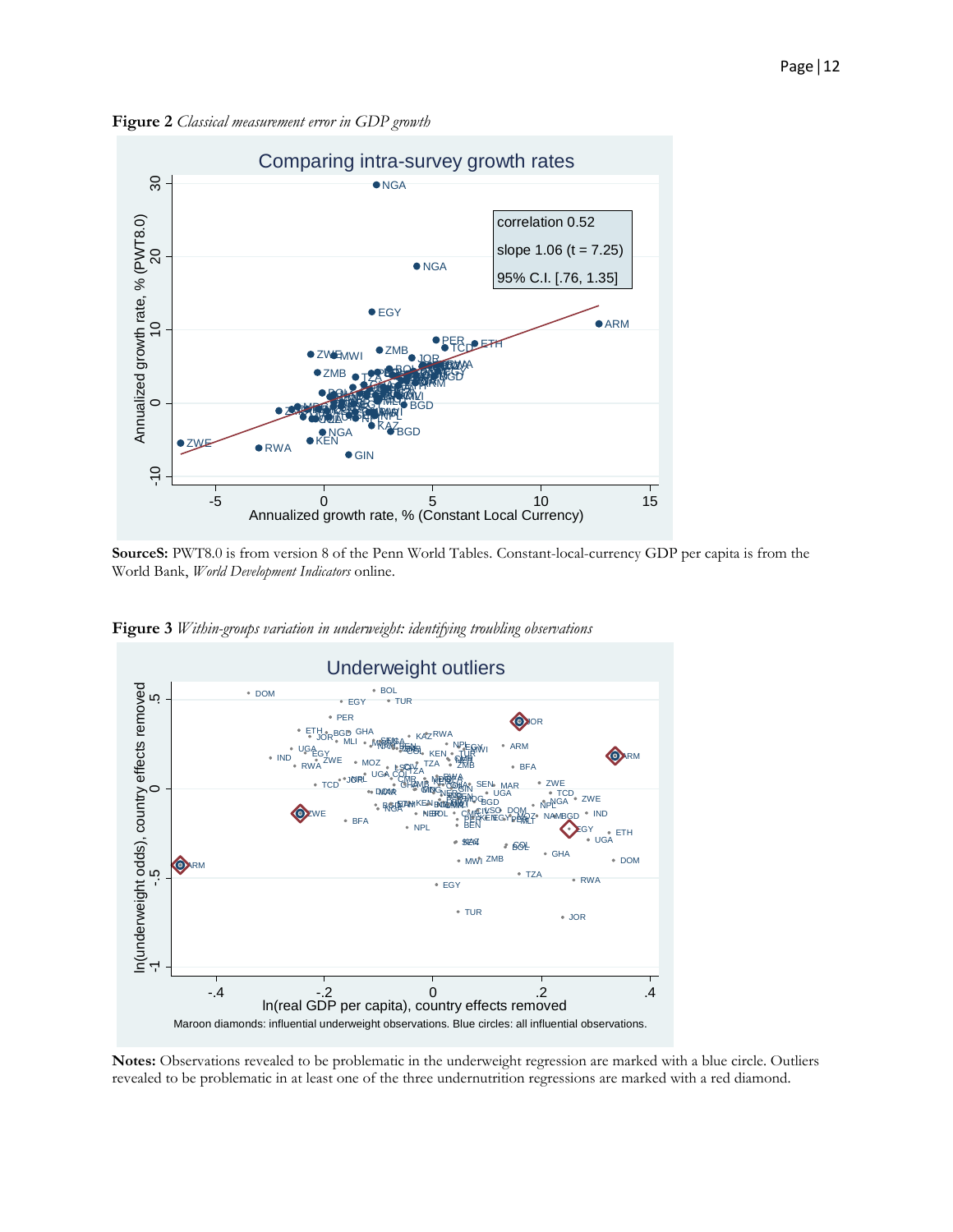

**Figure 4** *Eliminating information by conditioning on countries and periods*

**Notes:** The figure shows the standard deviations of (i) the variable itself (logs of the odds ratios and of real GDP per capita), (ii) the residual from a regression on country effects, and (iii) the residual from a regression on country and year effects, each as a ratio to the standard deviation of the variable. For real GDP per capita we use PPP-adjusted data (from *World Development Indicators* and based on PWT version 7.x, rather than 8.0) so that the raw standard deviation is meaningful. As explained in the text, this earlier version of the PPP-adjusted data displays the same growth rates as the constant-local-currency data.



**Figure 5** *Identifying potentially troublesome observations, country and time effects included*

**Notes:** See note to Figure 3.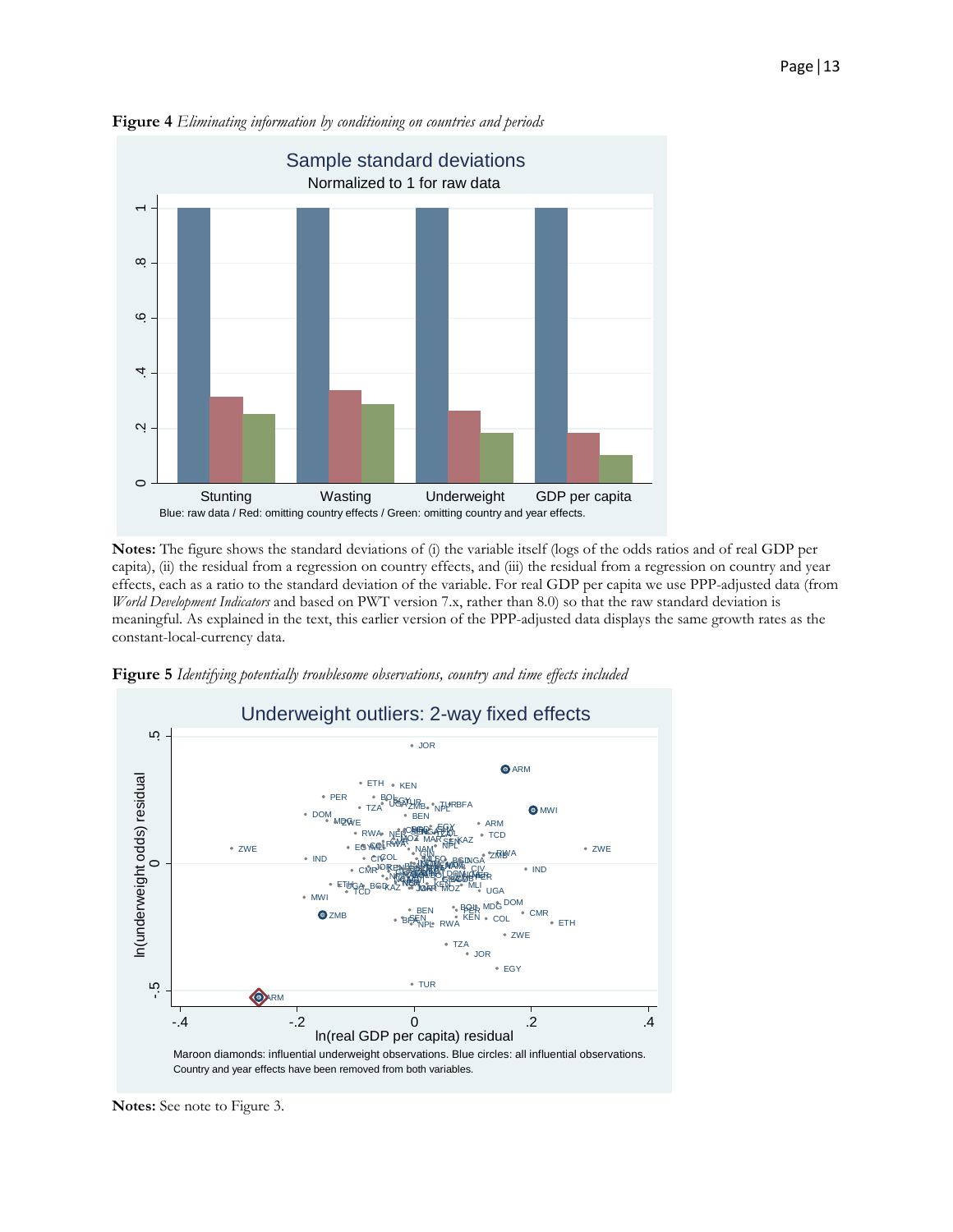| Variable                | Stunting                | Wasting              | Under-<br>weight      | Stunting    | Wasting  | Under-<br>weight |
|-------------------------|-------------------------|----------------------|-----------------------|-------------|----------|------------------|
| $\ln y_{it}$            | $-0.338***$<br>$-3.296$ | $-0.148$<br>$-0.849$ | $-0.395*$<br>$-1.874$ |             |          |                  |
| (PWT8.0)                | 0.002                   | 0.402                | 0.069                 |             |          |                  |
| $\ln y_{it}$            |                         |                      |                       | $-0.605***$ | $-0.243$ | $-0.761**$       |
| (Nat'l Accts)           |                         |                      |                       | $-3.463$    | $-0.992$ | $-2.622$         |
|                         |                         |                      |                       | 0.001       | 0.328    | 0.013            |
| Country effects         | Yes                     | Yes                  | Yes                   | <b>Yes</b>  | Yes      | <b>Yes</b>       |
| Time effects            | $\rm No$                | $\rm No$             | $\rm No$              | $\rm No$    | $\rm No$ | $\rm No$         |
| N                       | 121                     | 121                  | 121                   | 121         | 121      | 121              |
| $R^2$                   | 0.916                   | 0.888                | 0.939                 | 0.926       | 0.888    | 0.946            |
| Adjusted R <sup>2</sup> | 0.880                   | 0.840                | 0.913                 | 0.894       | 0.840    | 0.923            |

**Table 1** *Addressing classical measurement error*

**Notes:** t-statistics are below coefficients, and significance levels are below those. Standard errors are clustered at the country level. Asterisks (\*, \*\*, \*\*\*) indicate significance at the 10%, 5% and 1% levels, respectively.

| Variable                | Stunting   | Wasting  | Under-<br>weight |
|-------------------------|------------|----------|------------------|
|                         | $-0.706**$ | $-0.362$ | $-0.875**$       |
| $\ln y_{it}$            | $-2.629$   | $-1.168$ | $-2.139$         |
| (Nat'l Accts)           | 0.013      | 0.251    | 0.040            |
| Country effects         | Yes        | Yes      | Yes              |
| Time effects            | $\rm No$   | $\rm No$ | $\rm No$         |
| N                       | 72         | 72       | 72.              |
| R <sup>2</sup>          | 0.941      | 0.901    | 0.946            |
| Adjusted $\mathbb{R}^2$ | 0.881      | 0.800    | 0.891            |

**Table 2** *Focusing on the longest intra-survey spell in each country*

**Notes:** t-statistics are below coefficients, and significance levels are below those. Standard errors are clustered at the country level. Asterisks (\*, \*\*, \*\*\*) indicate significance at the 10%, 5% and 1% levels, respectively.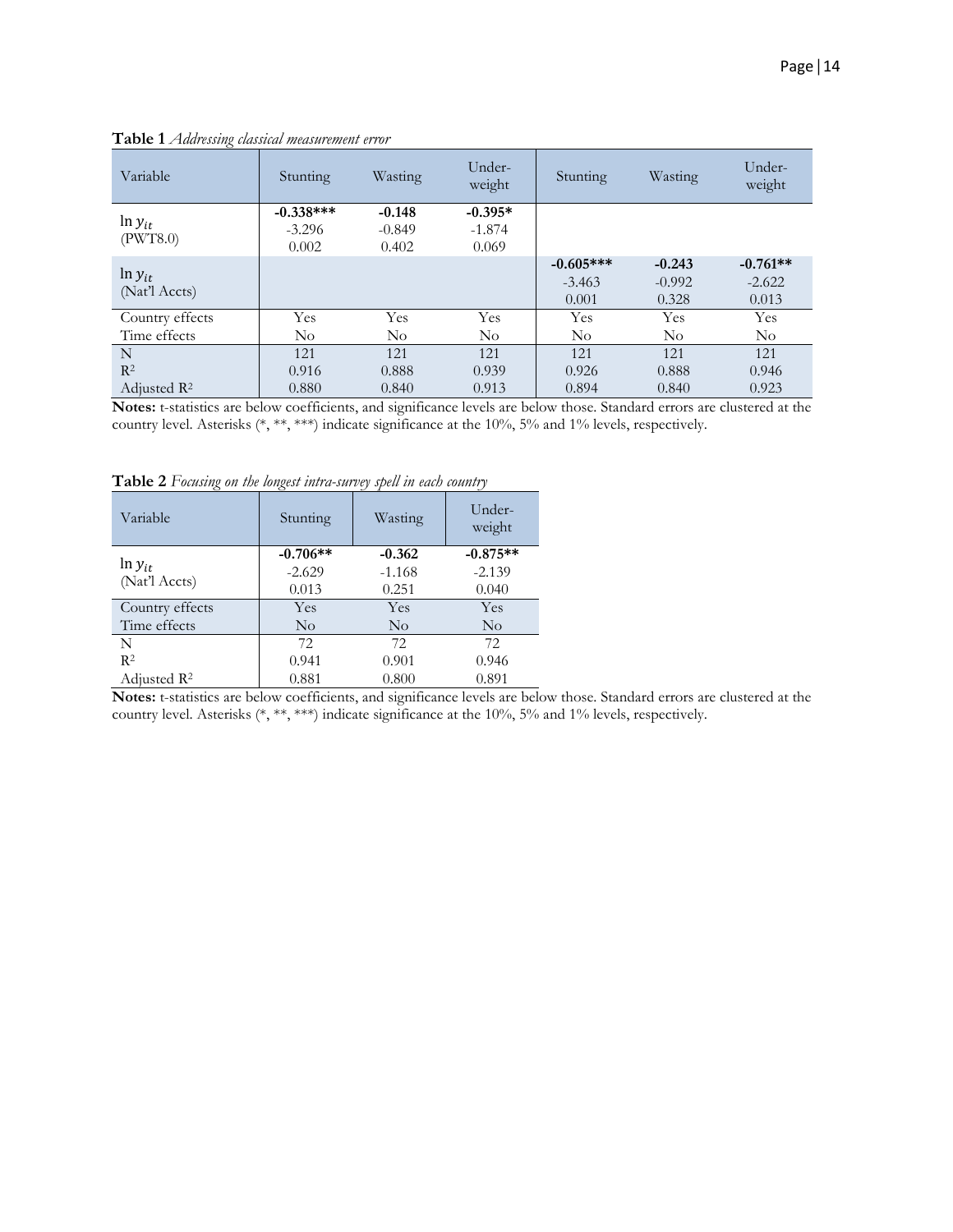| $\mathbf{u}$    | <b>Stunting</b> |           |             | Wasting |             |           | Underweight |     |          |          |          |             |
|-----------------|-----------------|-----------|-------------|---------|-------------|-----------|-------------|-----|----------|----------|----------|-------------|
| Observation     |                 | $1 - way$ | $2$ -way    |         |             | $1 - way$ | $2$ -way    |     | $1$ -way |          | $2$ -way |             |
|                 | 1               | D         | Ι           | D       | Ι           | D         | Ι           | D   | Ι        | D        | 1        | D           |
| Armenia 2000    | $\mathbf X$     |           | X           |         | X           |           | $\mathbf x$ |     | X        | X        | X        | $\mathbf x$ |
| Armenia 2010    | $\mathbf X$     |           |             |         |             |           |             |     | X        |          | X        |             |
| Egypt 2008      | $\mathbf X$     |           |             |         | $\mathbf X$ |           |             |     |          |          |          |             |
| Jordan 1997     | $\mathbf X$     |           |             |         |             |           |             |     |          |          |          |             |
| Jordan 2007     |                 |           |             |         | $\mathbf X$ | X         |             |     | X        |          |          |             |
| Madagascar 2004 |                 |           | $\mathbf X$ |         |             |           |             |     |          |          |          |             |
| Malawi 2000     |                 |           |             |         |             |           |             |     |          |          | X        |             |
| Rwanda 2000     | $\mathbf X$     |           |             |         |             |           |             |     |          |          |          |             |
| Zambia 2007     |                 |           |             |         |             |           |             |     |          |          | X        |             |
| Zimbabwe 1999   |                 |           |             |         | $\mathbf X$ |           | $\mathbf X$ |     |          |          |          |             |
| Zimbabwe 2011   |                 |           |             |         | X           |           | X           |     | X        |          |          |             |
| Fixed effects   |                 |           |             |         |             |           |             |     |          |          |          |             |
| Country         | Yes             | Yes       | Yes         | Yes     | Yes         | Yes       | Yes         | Yes | Yes      | Yes      | Yes      | Yes         |
| Year            | No              | No        | Yes         | Yes     | No          | $\rm No$  | Yes         | Yes | $\rm No$ | $\rm No$ | Yes      | Yes         |

**Table 3** *Identifying potentially troublesome observations*

**Notes:** 1-way and 2-way refer to regressions with fixed country effects only, or with both country and year effects (as indicated). I denotes unusual influence (DFBETA >  $2/\sqrt{n}$  and Cook's Distance >  $4/n$ ), and D denotes unusual discrepancy (standardized and Studentized residuals > 3).

**Table 4** *Removing potentially troublesome observations*

| Variable                      |             | Regression-specific outliers |                    | All outliers |            |             |  |
|-------------------------------|-------------|------------------------------|--------------------|--------------|------------|-------------|--|
|                               | Stunting    | Wasting                      | Under-             | Stunting     | Wasting    | Under-      |  |
|                               |             |                              | weight             |              |            | weight      |  |
| $\ln y_{it}$<br>(Nat'l Accts) | $-0.858***$ | $-0.643**$                   | $-1.106***$        | $-0.927***$  | $-0.576**$ | $-1.150***$ |  |
|                               | $-5.723$    | $-2.542$                     | $-6.905$           | $-6.168$     | $-2.403$   | $-6.322$    |  |
|                               | 0.000       | 0.016                        | 0.000              | 0.000        | 0.022      | 0.000       |  |
| Country effects               | Yes         | Yes                          | Yes                | Yes          | Yes        | Yes         |  |
| Time effects                  | No          | $\rm No$                     | $\overline{N}_{O}$ | $\rm No$     | $\rm No$   | $\rm No$    |  |
| N                             | 116         | 116                          | 117                | 113          | 113        | 113         |  |
| $R^2$                         | 0.939       | 0.918                        | 0.960              | 0.941        | 0.919      | 0.959       |  |
| Adjusted $\mathbb{R}^2$       | 0.911       | 0.880                        | 0.942              | 0.913        | 0.880      | 0.939       |  |

**Notes:** t-statistics are below coefficients, and significance levels are below those. Standard errors are clustered at the country level. Asterisks (\*, \*\*, \*\*\*) indicate significance at the 10%, 5% and 1% levels, respectively.

Regression-specific outliers are identified in the "1-way" columns of Table 3. The "All outliers" columns eliminate the full set of 1-way outliers in Table 3, regardless of the regression in which they appear.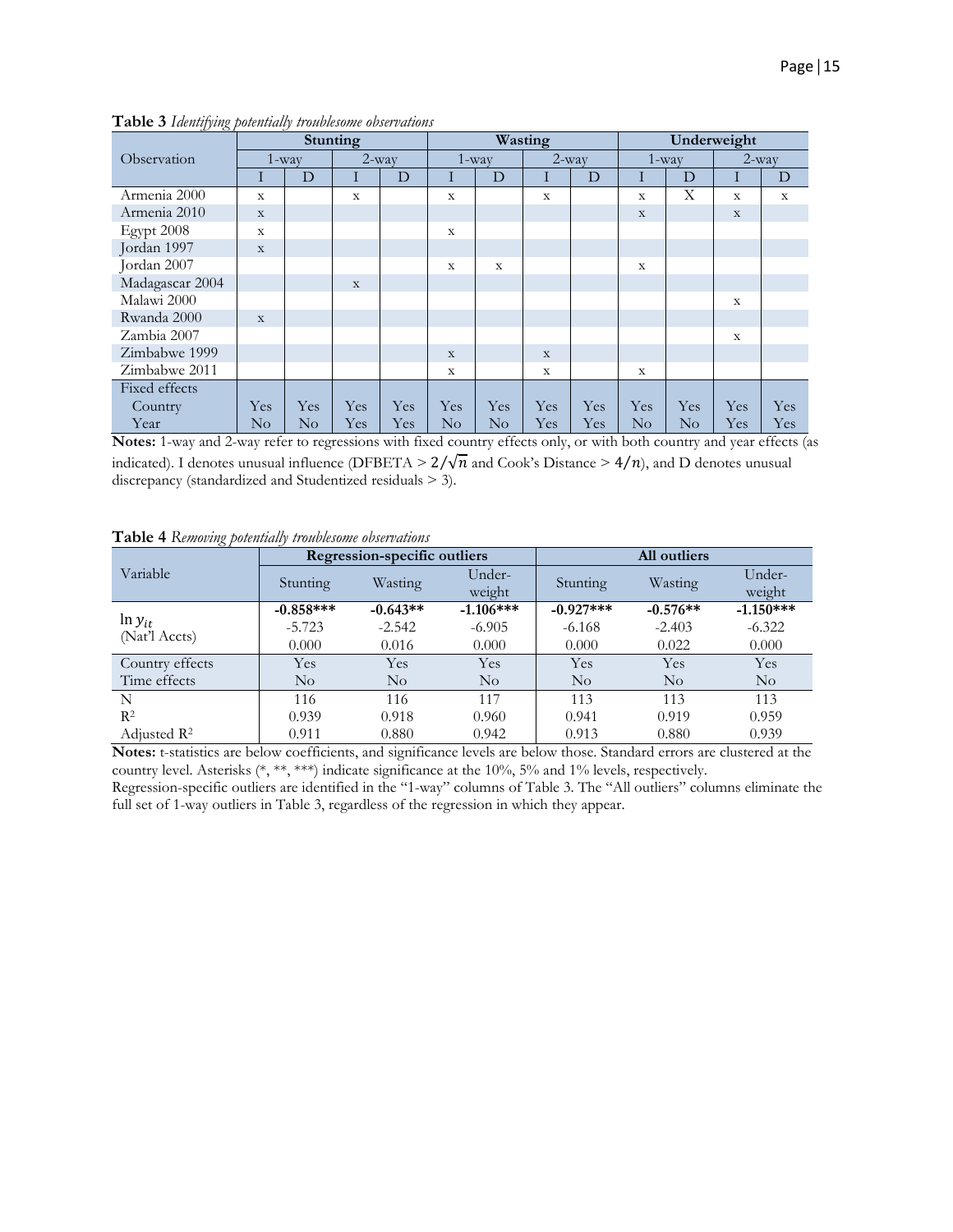| Variable                                                                 | Stunting                      | Wasting                       | Under-<br>weight              | Stunting                       | Wasting                       | Under-<br>weight              |
|--------------------------------------------------------------------------|-------------------------------|-------------------------------|-------------------------------|--------------------------------|-------------------------------|-------------------------------|
| $\ln y_{it}$<br>(PWT8.0)                                                 | $-0.203$<br>$-1.611$<br>0.116 | $-0.222$<br>$-1.002$<br>0.323 | $-0.148$<br>$-0.851$<br>0.401 |                                |                               |                               |
| $\ln y_{it}$<br>(Nat'l Accts)                                            |                               |                               |                               | $-0.424*$<br>$-1.833$<br>0.075 | $-0.023$<br>$-0.060$<br>0.952 | $-0.221$<br>$-0.585$<br>0.562 |
| Country effects<br>Time effects<br>Prob $>$ F(21,35) for<br>time effects | Yes<br>Yes<br>0.0000          | Yes<br>Yes<br>0.0133          | Yes<br>Yes<br>0.0000          | Yes<br>Yes<br>0.0495           | Yes<br>Yes<br>0.0029          | Yes<br>Yes<br>0.0000          |
| N<br>$R^2$<br>Adjusted $\mathbb{R}^2$                                    | 121<br>0.940<br>0.885         | 121<br>0.918<br>0.845         | 121<br>0.968<br>0.938         | 121<br>0.942<br>0.889          | 121<br>0.917<br>0.842         | 121<br>0.968<br>0.938         |

**Table 5** *Incorporating time effects*

**Notes:** t-statistics are below coefficients, and significance levels are below those. Standard errors are clustered at the country level. Asterisks (\*, \*\*, \*\*\*) indicate significance at the 10%, 5% and 1% levels, respectively.

**Table 6** *Incorporating time effects and removing potentially troublesome observations*

|                               |             | <b>Regression-specific outliers</b> |                  | All outliers |           |                  |  |
|-------------------------------|-------------|-------------------------------------|------------------|--------------|-----------|------------------|--|
| Variable                      | Stunting    | Wasting                             | Under-<br>weight | Stunting     | Wasting   | Under-<br>weight |  |
|                               | $-0.643***$ | $-0.730*$                           | $-0.683***$      | $-0.896***$  | $-0.711*$ | $-0.911***$      |  |
| $\ln y_{it}$<br>(Nat'l Accts) | $-2.792$    | $-1.827$                            | $-2.795$         | $-3.254$     | $-1.726$  | $-3.067$         |  |
|                               | 0.008       | 0.076                               | 0.008            | 0.003        | 0.093     | 0.004            |  |
| Country effects               | Yes         | Yes                                 | Yes              | Yes          | Yes       | Yes              |  |
| Time effects                  | <b>Yes</b>  | Yes                                 | Yes              | Yes          | Yes       | <b>Yes</b>       |  |
| Prob $>$ F(21,35) for         | 0.0001      | 0.0000                              | 0.0000           | 0.0000       | 0.0000    | 0.0000           |  |
| time effects                  |             |                                     |                  |              |           |                  |  |
| N                             | 119         | 118                                 | 117              | 114          | 114       | 114              |  |
| $R^2$                         | 0.947       | 0.929                               | 0.976            | 0.949        | 0.934     | 0.978            |  |
| Adjusted $\mathbb{R}^2$       | 0.897       | 0.862                               | 0.954            | 0.896        | 0.867     | 0.955            |  |

**Notes:** t-statistics are below coefficients, and significance levels are below those. Standard errors are clustered at the country level. Asterisks (\*, \*\*, \*\*\*) indicate significance at the 10%, 5% and 1% levels, respectively.

Regression-specific outliers are identified in the "2-way" columns of Table 3. The "All outliers" columns eliminate the full set of 2-way outliers in Table 3, regardless of the regression in which they appear. Note that a country must have at least 2 observations to contribute information to the regression; so if Armenia's 2000 and 2010 observations are omitted the 2005 observation is also effectively omitted (by being fit perfectly by the country dummy).